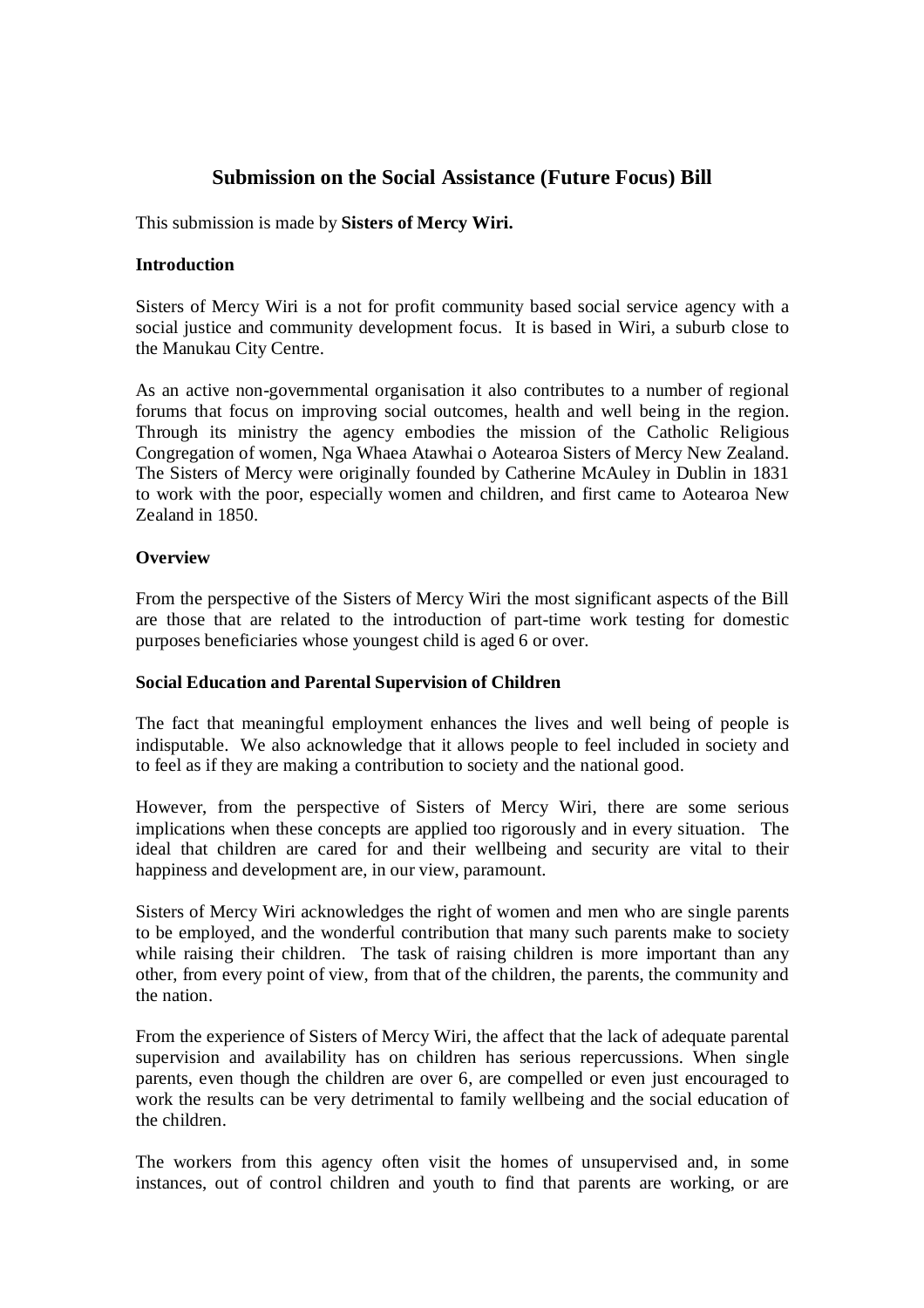sleeping because they work at odd times, or are doing a course to become work ready. They are unable to provide their children with what is needed, such as their time and availability, as well as the establishing of clear routines and boundaries, particularly between the hours of 7.00 am to 9.00 am and 3.30 pm onwards, because they are often tired, or just not there. Some employees also have to travel long distances to get to their places of employment, which adds to their unavailability to their families.

The lack of sufficient adequate and affordable childcare, especially for low income families, is also a real issue. It would seem to us that to acknowledge the valuable contribution of parents of well adjusted, well educated, law abiding children by paying them to bring up their children would be more effective than what is proposed.

The lack of training opportunities as well as appropriate part time employment are also potential reasons for the Bill's failure.

The Government's own statement on the Bill admits that there is no research available to quantify the change. There is no evidence to suggest that the Bill will actually achieve its goal of moving more people into work. It appears to be ideologically inspired and is irresponsible in that it has the potential to adversely impact on some of New Zealand's most vulnerable citizens.

Therefore **Sisters of Mercy Wiri opposes the Bill.**

In particular **Sisters of Mercy Wiri opposes Clause 13(2), 13(7), 13(8) and 13(10) of the Bill.**

## **Sisters of Mercy Wiri recommends that**

 **Clause 13(5) be amended to extend the income exemption of \$100 before abatement commences to unemployment and sickness benefits.**

Prior to the previous election the National Party pledged that for all benefits income less that \$100 a week was exempt from income testing.

### **Sisters of Mercy Wiri opposes Clause 14 of the Bill.**

### **Sisters of Mercy Wiri opposes Clause 18 of the Bill.**

Clause 18 reflects the "work first" ideology that underpins the Bill. It does not recognise that preparing for employment may not be appropriate for some domestic purpses beneficiaries.

### **Sisters of Mercy Wiri opposes Clause 25, 26, 27, 28, 31, 32, 33, 34 and 37**

### **Conclusion**

This Bill is all about an ideological focus on work which implies that beneficiaries are shirking and need some pressure to get them to pull their weight. While the Bill states that its purpose is "to create a fairer benefit system with an unrelenting focus on beneficiaries entering or returning to employment" it is anything but fair. In particular it is unfair firstly to the children of the beneficiaries, to the beneficiaries and to society as a